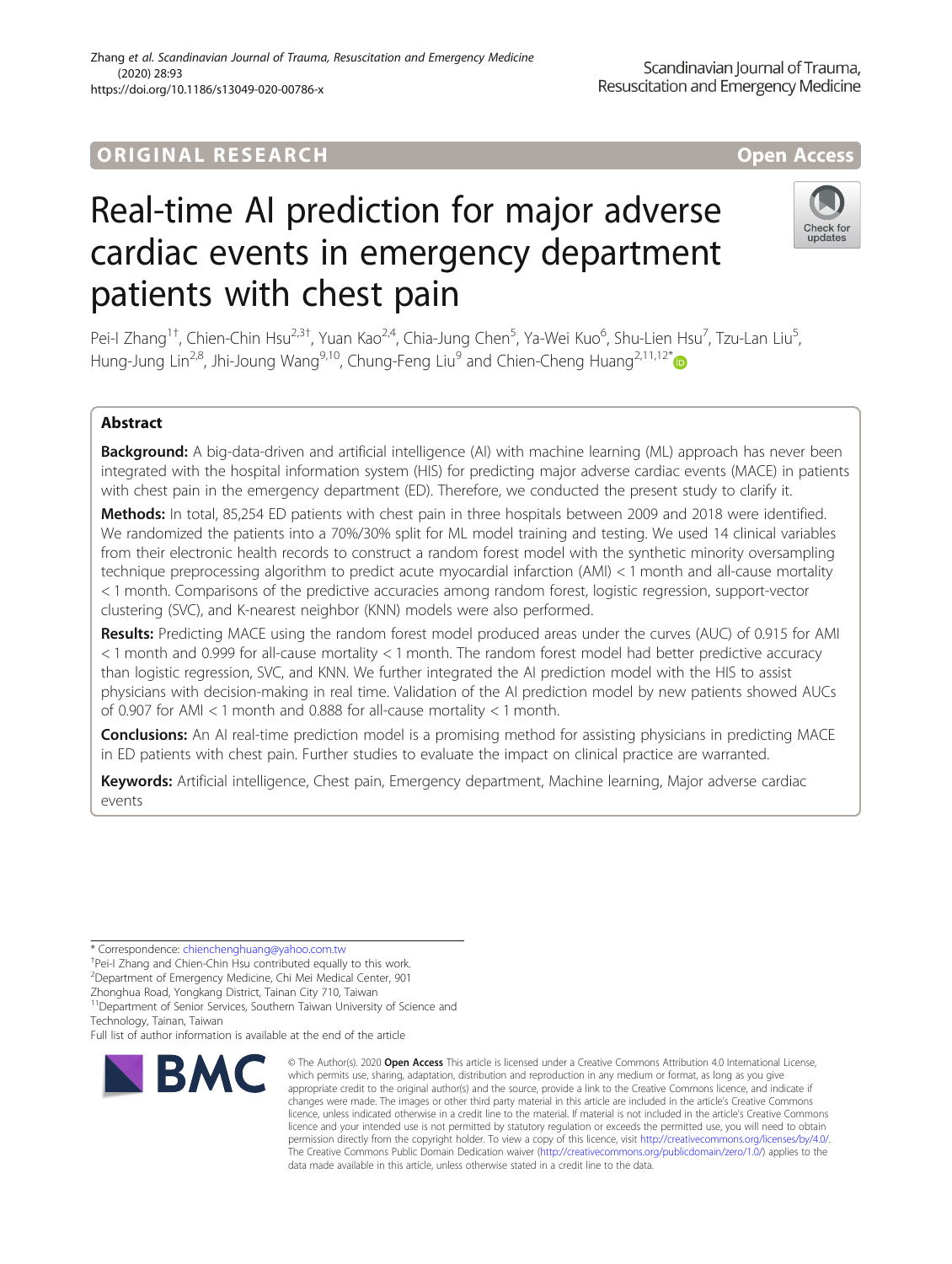# Background

Chest pain is one of the most common complaints that patients present with in the emergency department (ED) and accounts for 5 to 20% of all ED visits [\[1](#page-6-0)]. The causes of chest pain range from myalgia to potentially lifethreatening diseases, such as acute coronary syndrome (ACS), aortic dissection, or pulmonary embolism [\[2](#page-6-0)]. Therefore, ED physicians often face a challenge when they need to decide on a diagnosis and disposition. Meanwhile, ED physicians may arrange a series of cardiac evaluations or an imaging study to exclude the list of differential diagnoses or even liberally hospitalize patients. However, < 10% of ED patients with chest pain are eventually diagnosed with ACS, and the liberal use of serial studies and hospitalization results in a high medical cost [\[3\]](#page-6-0). Therefore, developing a useful clinical prediction rule to help ED physicians with decisionmaking becomes an important issue.

The HEART (History, Electrocardiography, Age, Risk Factors, Troponin) score was created in 2008 to facilitate accurate diagnostic and therapeutic choices in ED patients with chest pain [[4\]](#page-6-0). The original risk stratifications and suggested dispositions according to HEART score are as follows: (1) 0–3 points (2.5% for major adverse cardiac events [MACE]): an immediate discharge; 4–6 points (20.3% for MACE): implies hospitalization for clinical observation; and (3)  $\geq$ 7 points: (72.7% for MACE): early invasive strategies [\[4](#page-6-0)]. The HEART score has the advantages of high accuracy and has been well-validated in many studies [[5](#page-6-0)–[7](#page-6-0)]. The disadvantage of the HEART score is that it takes time to calculate for prediction; even a calculator is available online [[8](#page-6-0)], which limits its use in the over-crowded ED. There are other scores (e.g., EDACS, T-MACS, and Vancouver), which do not take substantial time to calculate  $[9-11]$  $[9-11]$  $[9-11]$  $[9-11]$  $[9-11]$ . They also force the acquisition of important data that may not otherwise be acquired. In recent years, artificial intelligence (AI), including machine learning (ML) techniques, has been used more and more often for developing prediction models and risk stratification in the ED [[12](#page-6-0), [13\]](#page-6-0). Many studies have shown that ML outperforms traditional metrics [\[12,](#page-6-0) [13](#page-6-0)]. In addition, ML has the advantage of handling more variables that are already available through electronic medical records (EMRs) and providing real-time feedback in terms of risk stratification to physicians if implemented in the hospital information system (HIS)  $[12, 13]$  $[12, 13]$  $[12, 13]$  $[12, 13]$ . However, the issue about utility of ML integration with the HIS for predicting MACE in ED patients with chest pain is still unclear. We did not find any studies on this issue by searching for "acute myocardial infarction," "chest pain," "emergency department," "death," "machine learning," "major adverse cardiac events," and "mortality" in PubMed and Google Scholar. Therefore, we conducted this study intending to clarify this issue.

# **Methods**

## Study design, setting, and participants

We established a multi-disciplinary team including emergency physicians, data scientists, information engineers, nurse practitioners, and quality managers for this study and AI implementation. Adult patients (age  $\geq 20$ years) with chest pain who visited the EDs of three hospitals (Chi Mei Medical Center, Chi Mei Liouying Hospital, and Chi Mei Chiali Hospital) between 2009 and 2018 were identified into the present study (Fig. [1](#page-2-0)). The criteria for chest pain are defined as the initial diagnostic impression according to the International Classification of Diseases, Ninth Revision, Clinical Modification (ICD-9-CM) of 786.5 or ICD-10 of R079 in the index ED visit. Patients who did not have a record of subsequent follow-up were excluded.

## Definitions of feature variables

The 14 feature variables recruited for the analyzes were the suggested predictors of MACE in previous studies as follows [\[5](#page-6-0), [6](#page-6-0), [14\]](#page-6-0): age, sex, smoking, body mass index (BMI), and past histories of hypertension (ICD-9-CM: 401–405 or ICD-10: I10-I16), hyperlipidemia (ICD-9- CM: 272.0–272.5, 277.7 or ICD-10: E78.0-E78.5, E88.81), diabetes (ICD-9-CM: 250 or ICD-10: E08-E13), chronic kidney disease (ICD-9-CM: 585 or ICD-10: N18), coronary artery disease (ICD-9-CM: 410–414 or ICD-10: I20-I25), cerebrovascular diseases (ICD-9-CM: 430–438 or ICD-10: I60-I69, G45), peripheral artery occlusive disease (ICD-9-CM: 443.9 or ICD-10: I73.9), and last laboratory data including high sensitive troponin-I, hemoglobin, and serum creatinine. The last high sensitive troponin-I is automatically captured into the AI prediction model when the ED physician pushes the AI button in the HIS when they need assistance. The past histories were defined as the diagnoses before the index visit. Electrocardiography was not recruited into this study due to the technical limitation at current stage.

## Outcome measurements

We defined two outcome measurements as follows: (1) acute myocardial infarction (AMI) (ICD-9-CM: 410–414 or ICD-10: I20-I25) within 1 month; and (2) all-cause mortality within 1 month after the index ED visit.

## Ethical statement

This study was approved by the institutional review board of the Chi Mei Medical Center. Informed consent from the patients was waived because this study is retrospective, and it contains de-identified information, which does not affect the rights and welfare of the patients.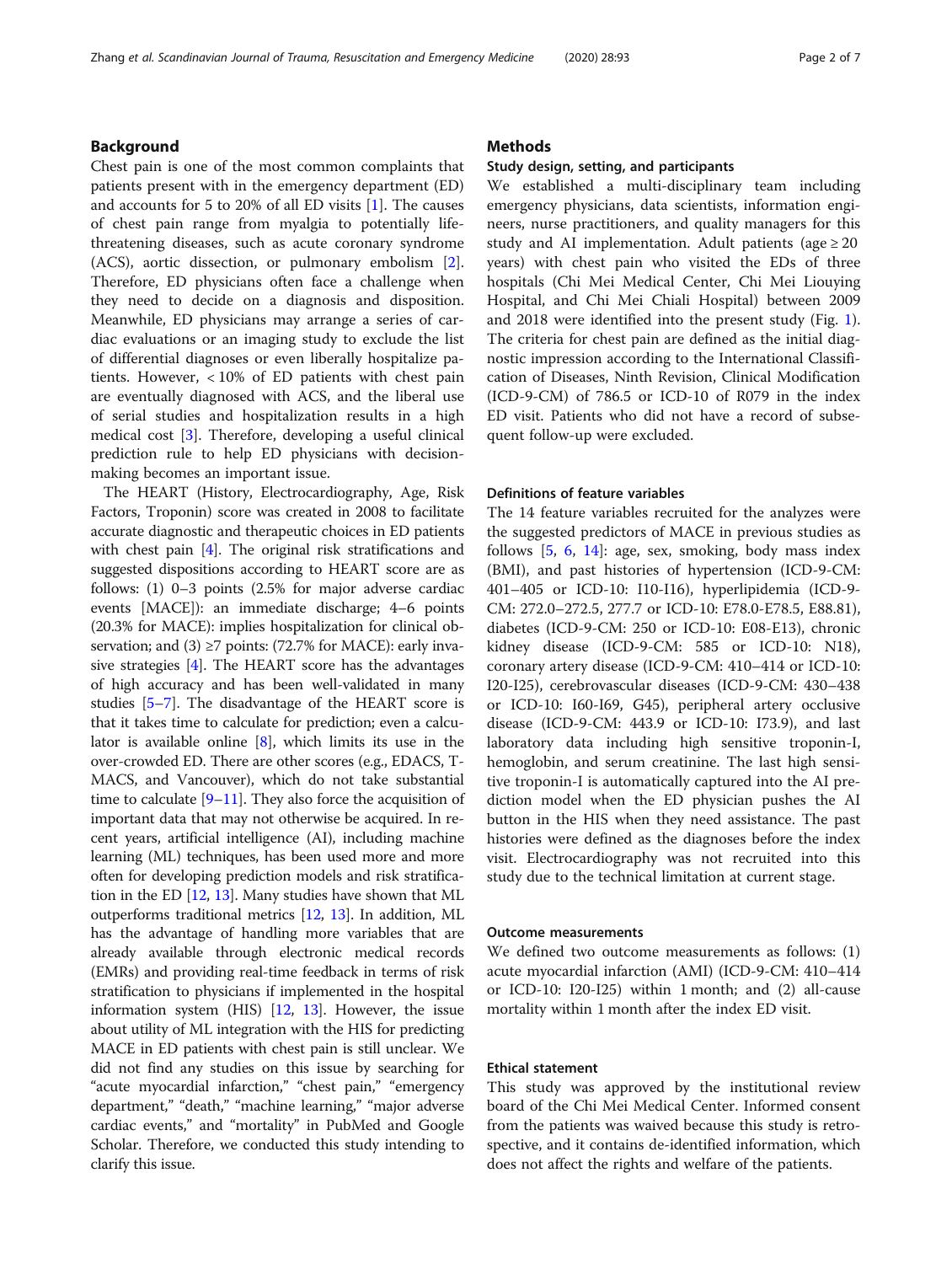<span id="page-2-0"></span>

Data processing, comparison, and application in the HIS First, the data were extracted from EMRs in the HIS and transformed and validated into a data mart for further analyzes. Missing and ambiguous data were defined carefully by the group meeting including emergency physicians, data scientists, information engineers, nurse practitioners, and quality managers: (1) delete the data if the feature variable could not be estimated (e.g., missing "sex") or many feature variables are missing; and (2) add average value if the missing feature variable could be estimated (e.g., missing "BMI"). Second, we used a random forest model with the synthetic minority oversampling technique (SMOTE) preprocessing algorithm to predict AMI < 1 month and all-cause mortality < 1 month. Third, we compared the accuracy, precision, sensitivity, specificity, F1, and area under the curve (AUC) among random forest, logistic regression, support-vector clustering (SVC), and K-nearest neighbor (KNN) models.

We divided the population into training and testing cohorts representing 70 and 30% of the patients, respectively. Fourth, we implemented the predictive model, by using random forest with SMOTE, in the HIS. After one month of testing and validation, we launched the AI prediction model in the HIS to assist ED physicians with decision-making in real time. Using the same data collection tool, we also prospectively identified new ED patients with chest pain between Jan 1, 2019 and Oct 31, 2019 after implementation of the AI prediction model to validate its accuracy.

# Results

In total, 85,254 ED patients with chest pain in three hospitals between 2009 and 2018 were identified into the present study. The mean ± standard deviation (SD) age was  $57.7 \pm 17.9$  years, and the proportion of males was 55.3% (Table [1](#page-3-0)). The proportion of the three age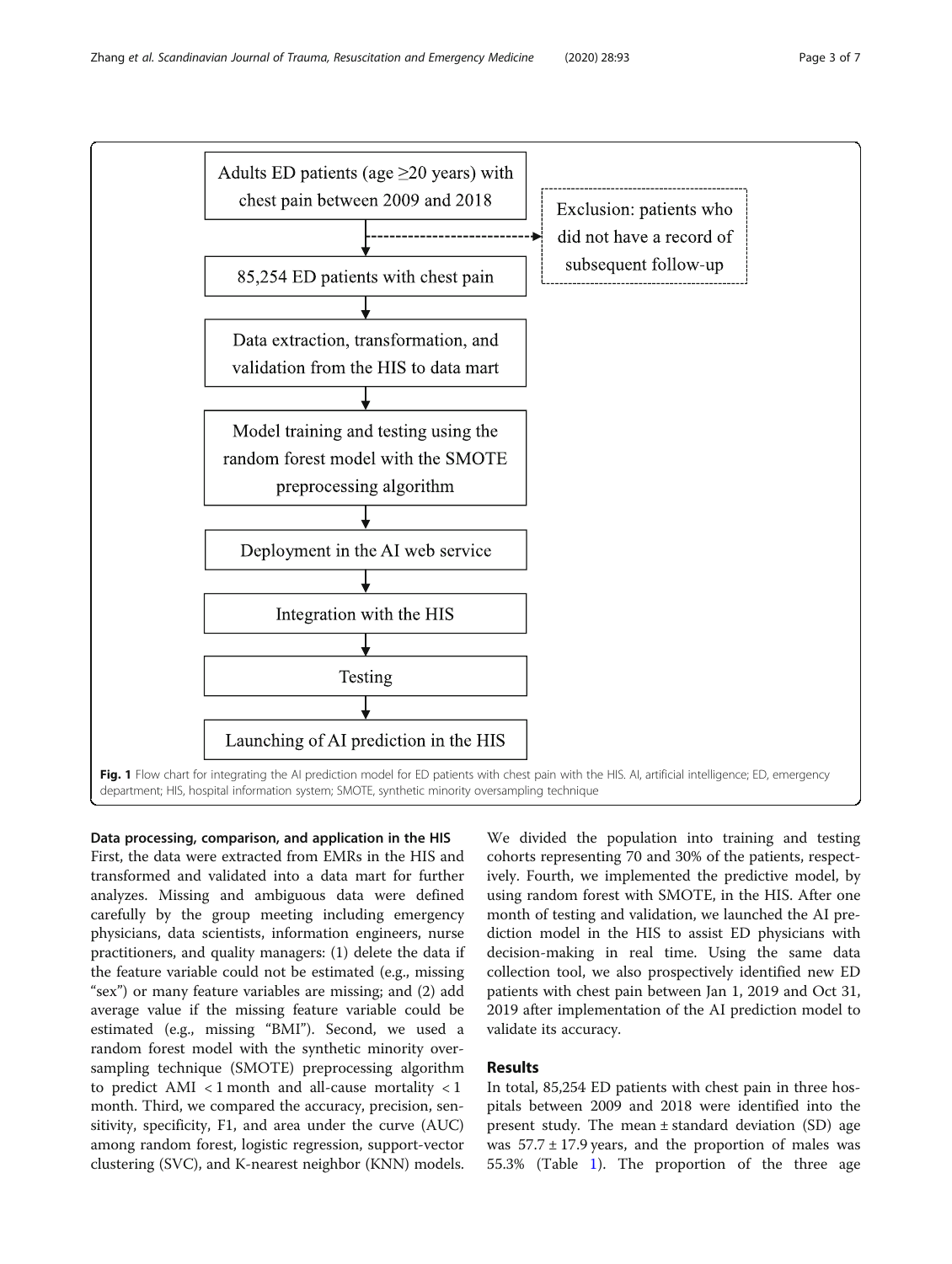<span id="page-3-0"></span>Table 1 Demographic characteristics, medical histories, and adverse outcomes within one month in ED patients with chest pain

| Variable                              | Total patients ( $n = 85,254$ ) |
|---------------------------------------|---------------------------------|
| Age (years)                           | $57.7 \pm 17.9$                 |
| Age subgroup (%)                      |                                 |
| $20 - 34$                             | 12.8                            |
| $35 - 49$                             | 19.5                            |
| $50 - 64$                             | 30.0                            |
| $\geq 65$                             | 37.7                            |
| Sex, %                                |                                 |
| Female                                | 44.7                            |
| Male                                  | 55.3                            |
| Smoking                               | 21.8                            |
| <b>BMI</b>                            | $24.8 \pm 3.7$                  |
| Medical histories (%)                 |                                 |
| Hypertension                          | 47.6                            |
| Hyperlipidemia                        | 21.1                            |
| <b>Diabetes</b>                       | 26.2                            |
| Chronic kidney disease                | 8.2                             |
| Coronary artery disease               | 38.3                            |
| Cerebrovascular disease               | 15.1                            |
| Peripheral arterial occlusion disease | 3.6                             |
| Laboratory data                       |                                 |
| High sensitive troponin-I (pg/mL)     | $113.9 \pm 2603.2$              |
| Hemoglobin (mg/dL)                    | $13.1 \pm 2.1$                  |
| Serum creatinine (mg/dL)              | $1.4 \pm 2.4$                   |
| Outcome within one month (%)          |                                 |
| AMI                                   | 20.3                            |
| All-cause mortality                   | 0.3                             |

Data are presented as mean ± SD or percent. ED emergency department; SD standard deviation; BMI body mass index; AMI acute myocardial infarction

subgroups were age 20–34 (12.8%), age 35–49 (19.5%), age 50–64 (30.0%), and age  $\geq$  65 (37.7%). The proportion of smokers was 21.8% and mean ± SD of BMI was  $24.8 \pm 3.7$ . The medical histories of ED patients included hypertension (47.6%), hyperlipidemia (21.1%), diabetes (26.2%), chronic kidney disease (8.2%), coronary artery disease (38.3%), cerebrovascular disease (15.1%), and peripheral arterial occlusion disease (3.6%). The mean ± SD of high sensitive troponin-I, hemoglobin, and serum creatinine were  $113.9 \pm 2603.2$  pg/mL,  $13.1 \pm 2.1$  mg/dL, and  $1.4 \pm 2.4$  mg/dL, respectively. AMI < 1 month was 20.3%, and all-cause mortality  $<$  1 month was 0.3%.

The random forest model with the SMOTE preprocessing algorithm showed that the AUCs for predicting AMI < 1 month and all-cause mortality < 1 month were 0.915 and 0.999 (Table 2). Tree-based estimators were used to compute the feature importance value, which helps to discard irrelevant features [[15\]](#page-6-0). In our random forest model, we included all 14 feature variables based on the feature importance values (Supplement Figure [1](#page-5-0) and Supplement Figure [2\)](#page-5-0) and expert judgment. Comparisons of predictive accuracies among the random forest, logistic regression, SVC, and KNN revealed that the random forest model had the best AUC, accuracy, precision, sensitivity, specificity, and F1 of all the models (Table [3](#page-4-0)). In the prediction of AMI  $\lt$  1 month, SVC has the poorest AUC of 0.631. Logistic regression has the poorest AUC of 0.716 in the prediction of all-cause mortality < 1 month. We integrated the AI prediction model with the HIS to assist the ED physicians in real-time decision-making. The time taken to generate prediction results is  $< 1$  s when the ED physician pushes the AI button (Supplementary Figure [3](#page-5-0)).

We identified 3741 new ED patients with chest pain between Jan 1, 2019 and Oct 31, 2019 to validate the AI prediction model (Table [4](#page-4-0)). The AUCs of AMI < 1 month and all-cause mortality < 1 month were 0.907 and 0.888, respectively. Between June 1, 2019 and May 31, 2020, the use rate of AI prediction model was 12.4% with a satisfaction of  $4.98 \pm 0.15$  by 5-point Likert scale.

# **Discussion**

We used a big-data-driven approach, ML, and integration with HIS to build a real-time prediction for MACE in ED patients with chest pain. In the prospective validation, the AI prediction model has an AUC of 0.907 for AMI < 1 month and an AUC of 0.888 for all-cause mortality < 1 month. Compared with other ML algorithms, the random forest model had better accuracy than logistic regression, SVC, and KNN. Validation of

Table 2 Evaluation report using the random forest model with the SMOTE preprocessing algorithm on the adverse outcomes in ED patients with chest pain

| Outcome                               |        | Number Negative Positive<br>outcome | outcome | Number after imbalanced<br>processing (over sampling) |       |       | Accuracy Precision Sensitivity Specificity F1 |       |             | <b>AUC</b> |
|---------------------------------------|--------|-------------------------------------|---------|-------------------------------------------------------|-------|-------|-----------------------------------------------|-------|-------------|------------|
| $AM < 1$ month                        | 85.254 | 67.921                              | 17.333  | 135.842                                               | 0.915 | 0.916 | 0.915                                         | 0.882 | 0.915 0.915 |            |
| All-cause<br>mortality $<$ 1<br>month | 85.254 | 85.040                              | 214     | 170.080                                               | 0.999 | 0.999 | 0.999                                         | 0.999 | 0.999 0.999 |            |

SMOTE synthetic minority oversampling technique; ED emergency department; F1, 2 x (precision x recall); PHC area under the curve; AMI acute myocardial infarction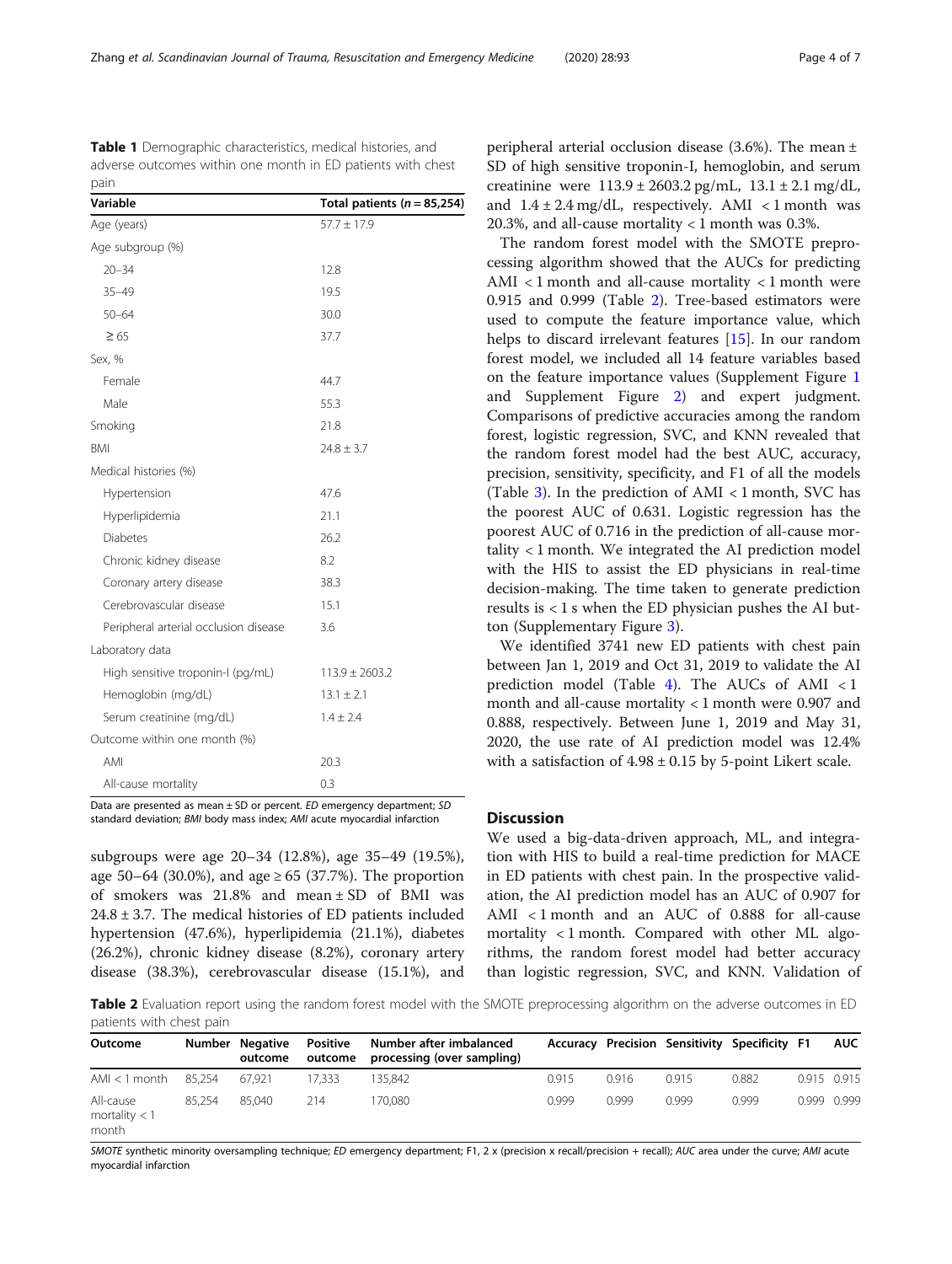| Outcomes and predictive models  | Accuracy | Precision | Sensitivity | <b>Specificity</b> | F <sub>1</sub> | <b>AUC</b> |
|---------------------------------|----------|-----------|-------------|--------------------|----------------|------------|
| $AMI < 1$ month                 |          |           |             |                    |                |            |
| Random forest                   | 0.915    | 0.916     | 0.915       | 0.882              | 0.915          | 0.915      |
| Logistic regression             | 0.868    | 0.885     | 0.868       | 0.766              | 0.867          | 0.868      |
| <b>SVC</b>                      | 0.631    | 0.635     | 0.631       | 0.538              | 0.627          | 0.631      |
| <b>KNN</b>                      | 0.865    | 0.880     | 0.865       | 0.766              | 0.864          | 0.865      |
| All-cause mortality $<$ 1 month |          |           |             |                    |                |            |
| Random forest                   | 0.999    | 0.999     | 0.999       | 1.000              | 0.999          | 0.999      |
| Logistic regression             | 0.716    | 0.717     | 0.716       | 0.690              | 0.716          | 0.716      |
| <b>SVC</b>                      | 0.656    | 0.660     | 0.656       | 0.584              | 0.654          | 0.656      |
| <b>KNN</b>                      | 0.969    | 0.971     | 0.969       | 0.940              | 0.969          | 0.969      |

<span id="page-4-0"></span>Table 3 Comparisons of predictive accuracies among random forest, logistic regression, SVC, and KNN models for adverse outcomes of ED patients with chest pain

SVC support-vector clustering; KNN K-nearest neighbors; ED emergency department; F1 2 x (precision x recall/precision + recall); AUC area under the curve; AMI acute myocardial infarction

the AI prediction model using new patients also showed excellent accuracy.

Risk stratification and disposition of ED patients with chest pain is always a difficult challenge for ED physicians, especially in overcrowding situations [[6,](#page-6-0) [7,](#page-6-0) [16\]](#page-6-0). A missed diagnosis of AMI is a nightmare for ED physicians; therefore, developing a clinical prediction rule becomes a useful method to assist with decision-making and disposition [\[16\]](#page-6-0). The Thrombolysis In Myocardial Infarction (TIMI) score was originally developed to predict adverse cardiac outcomes (death, [re]infarction, or recurrent severe ischemia requiring revascularization) within 14 days of presentation for patients with unstable angina or non–ST-segment-elevation myocardial infarction [\[17\]](#page-6-0). The TIMI score was also used to predict MACE in ED patients with chest pain [[18\]](#page-6-0). Another famous tool, the GRACE score, was also developed in patients already diagnosed with AMI [\[19](#page-6-0)]. In contrast to the TIMI and GRACE scores, the HEART score was developed more specifically for rapid risk stratification and disposition in ED patients with chest pain [\[4](#page-6-0)]. The HEART score has the benefits of ease of recall and use, ready availability of predictors, a focus on short-term outcomes, specificity for ED management, and identification of three risk groups [[20\]](#page-6-0). Compared with the TIMI and GRACE scores, the HEART score performed better to discriminate MACE in ED patients with chest pain [\[21](#page-6-0)].

The real-time AI prediction model in the present study has good accuracy for risk stratification in ED patients with chest pain. In addition, its features of automatic and rapid capture of the predictors from EMRs and improving ML algorithms provide ED physicians with new hope for improving care in this population. The random forest model adopted in the present study is a common algorithm for predicting outcomes and selecting predictors in the ED [[13,](#page-6-0) [22](#page-6-0)]. A study reported that ML outperformed CURB-65, MEDS, and mREMS as well as traditional analytical techniques for predicting in-hospital mortality in ED patients with sepsis [[22\]](#page-6-0). Another study reported that ML-based variable selection is promising method of discovering relevant and significant predictors of MACE in ED patients with chest pain [\[13](#page-6-0)]. In addition to the random forest model, we used the SMOTE algorithm, an oversampling approach, to adjust imbalanced data in the present study [[23](#page-6-0)–[25](#page-6-0)]. In the SMOTE algorithm, the minority group is over-sampled by creating synthetic examples [[23](#page-6-0)–[25](#page-6-0)]. The SMOTE is suggested to be better than the undersampling approach, which has the drawback of disregarding potentially useful data [[23](#page-6-0)–[25](#page-6-0)].

Implementation of AI prediction model in healthcare raises many new issues, including malpractice liability, insurance coverage, and EMR platforms. Legal issues include technology manufacturers' and health care professionals' liability, particularly if they can't explain the suggestions generated by AI prediction model [\[26](#page-6-0)]. New legal doctrine is necessary for AI-related medical malpractice [[26](#page-6-0)]. For healthcare insurance, a clear and effective data governance framework is critical [\[27](#page-6-0)]. In the design and use of EMR and AI, legal standards need to be enacted and insurance company should be

**Table 4** Validation of the AI prediction model with new ED patients with chest pain ( $n = 3741$ )

| Outcome                         | Accuracy | Precision | Sensitivity | Specificity |       | <b>AUC</b> |
|---------------------------------|----------|-----------|-------------|-------------|-------|------------|
| $AMI < 1$ month                 | 0.907    | 0.908     | 0.929       | 0.885       | 0.907 | 0.907      |
| All-cause mortality $<$ 1 month | 0.888    | 0.908     | 0.775       | 0.999       | 0.886 | 0.888      |

ED emergency department; F1, 2 x (precision x recall/precision + recall); AUC area under the curve; AMI acute myocardial infarction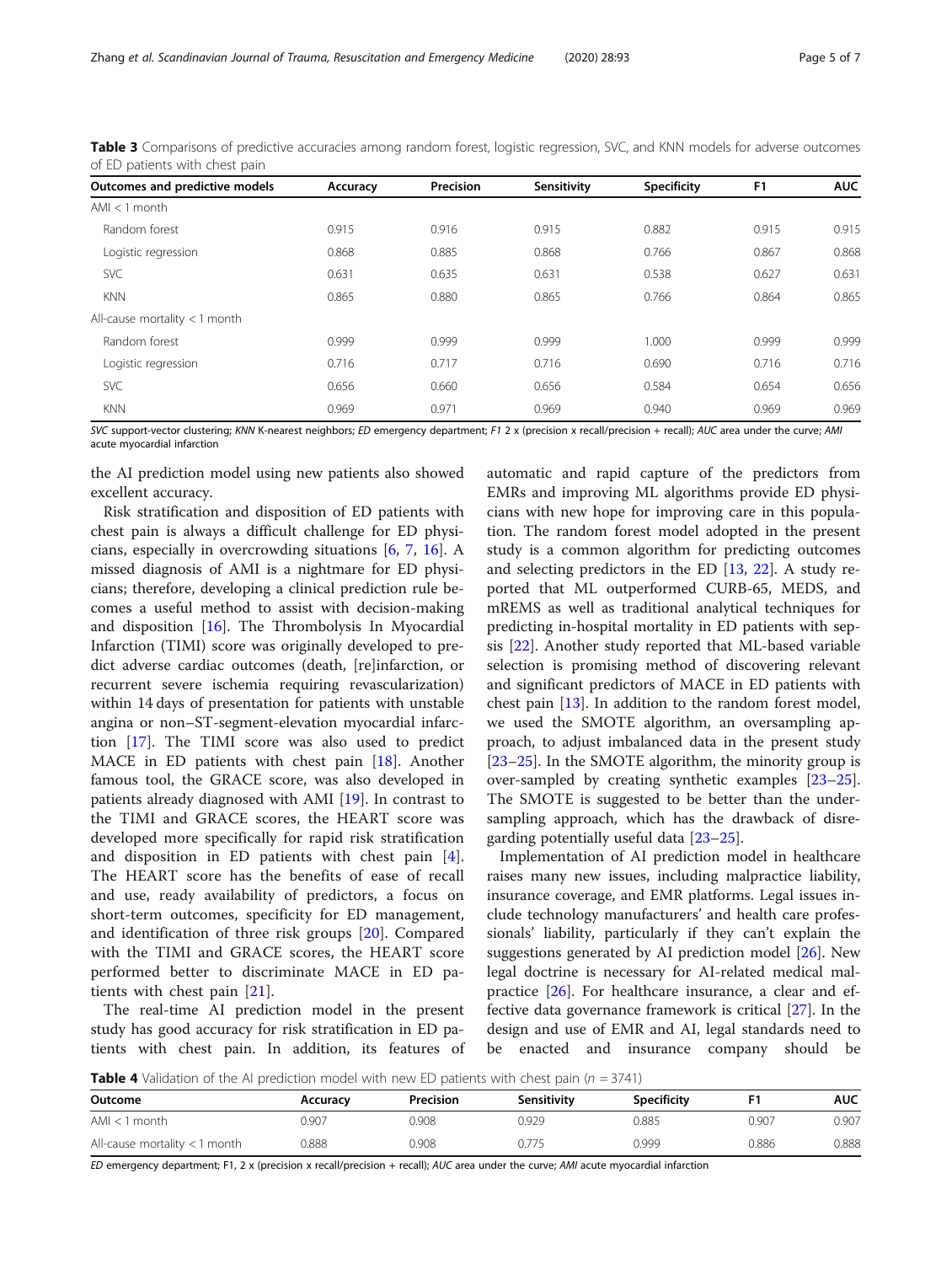<span id="page-5-0"></span>encouraged to adopt a human-centered approach [\[27](#page-6-0)]. Regulators and policy-makers and insurance company need to work together to ensure that the big-data driven AI are transparent and accurate [\[27](#page-6-0)].

The major strength of this study is that we developed the first real-time AI prediction model integrated with the HIS for predicting MACE in ED patients with chest pain. Another strength was that we identified new patients to validate the AI prediction model. The limitations are as follows. First, we did not include electrocardiography in the analyzes due to the difficultly of interpreting unstructured data. However, our AI prediction model using structured data only performed well. Further studies by including electrocardiography may be needed to evaluate the additional value. Second, ML has the problems of interpretability and inferences about variables [\[28\]](#page-6-0). However, we believe that the random forests used in this study provide for good interpretability through the feature importance plots and the individual trees. Third, some data were not available due to the retrospective nature of this study. We used expert consultation to decide how to manage missing values. Fourth, we did not evaluate the impact of the AI prediction model on clinical practice. Although it is beyond the scope of this study, it may be necessary to evaluate the impact on physicians' decisions, including acceptance and rejection, skepticism, concerns, change their clinical practices, and patient outcomes. Fifth, we used ICD-9-CM of chest pain to recruit the patients into this study, which may exclude patients who presented with chest pain but had, for instance, AMI. However, patients with immediate diagnosis of AMI are not the target population for the AI prediction model (e.g., significant ST elevation on the electrocardiography). The main difficulty is evaluating the patients with equivocal finding in the initial presentation. Therefore, the AI prediction model may play the important role to assist ED physicians for making decision in such a circumstance. Sixth, the AI prediction model may not be generalizable to other hospitals. However, this study was supposed to be a proof of concept of using AI for this purpose. We also suggest the same algorithm might be used at other institutions. Re-training and testing in other hospitals are suggested to overcome this issue.

# Conclusions

We integrated the first real-time AI prediction model with the HIS to predict short-term MACE in ED patients with chest pain. The AI prediction model has excellent accuracy and a rapid response for assisting ED physicians in decisions and disposition. Validation on new patients also showed excellent performance. Further studies about the impact of an AI prediction model on clinical practice and outcomes, as well as including electrocardiography in the analyzes, may be needed.

## Supplementary information

Supplementary information accompanies this paper at [https://doi.org/10.](https://doi.org/10.1186/s13049-020-00786-x) [1186/s13049-020-00786-x.](https://doi.org/10.1186/s13049-020-00786-x)

Additional file 1: Supplementary Figure 1. Feature importance according to a random forest model for predicting AMI < 1 month in ED patients with chest pain. AMI, acute myocardial infarction; ED, emergency department.

Additional file 2: Supplementary Figure 2. Feature importance according to a random forest model for predicting all-cause mortality < 1 month in ED patients with chest pain. AMI, acute myocardial infarction; ED, emergency department.

Additional file 3: Supplementary Figure 3. Screenshot of the realtime AI prediction model in the HIS for predicting MACE in ED patients with chest pain. AI, artificial intelligence; HIS, hospital information system; MACE, major adverse cardiac events; ED, emergency department.

#### Abbreviations

AI: Artificial intelligence; ML: Machine learning; HIS: Hospital information system; MACE: Major adverse cardiac events; ED: Emergency department; AMI: Acute myocardial infarction; SVC: Support-vector clustering; KNN: Knearest neighbor; AUC: Areas under the curves; ACS: Acute coronary syndrome; HEART: History, Electrocardiography, Age, Risk Factors, Troponin; EMRs: Electronic medical records; ICD-9-CM: International Classification of Diseases, Ninth Revision, Clinical Modification; BMI: Body mass index; SMOTE: Synthetic minority oversampling technique; SD: Standard deviation; TIMI: Thrombolysis In Myocardial Infarction

### Acknowledgements

We thank Enago for the English revision.

## Authors' contributions

PIZ, CC Hsu, CF Liu, and CC Huang designed and conceived this study and wrote the manuscript. CJ Chen and TL Liu performed the data processing, deployment in AI web service, integration with HIS, testing the application, and launching the application in the HIS. TL Liu performed model training and testing and statistical analysis. YK, YW Kuo, SL Hsu, HJL, and JJ Wang provided professional discussions and suggestions and wrote the manuscript. All authors read and approved the final manuscript.

#### Funding

This work was supported by Chi Mei Medical Center, [Grant number CMFHR CMFHR10991].

#### Availability of data and materials

Due to the nature of this research, participants of this study did not agree for their data to be shared publicly, so supporting data is not available.

#### Ethics approval and consent to participate

This study was approved by the institutional review board of the Chi Mei Medical Center. Informed consent from the patients was waived because this study is retrospective, and it contains de-identified information, which does not affect the rights and welfare of the patients.

#### Consent for publication

Not applicable.

#### Competing interests

All authors denied any financial and non-financial competing interests.

#### Author details

<sup>1</sup>Department of Emergency Medicine, Chi Mei Medical Center, Liouying, Tainan, Taiwan. <sup>2</sup>Department of Emergency Medicine, Chi Mei Medical Center, 901 Zhonghua Road, Yongkang District, Tainan City 710, Taiwan. <sup>3</sup>Department of Biotechnology, Southern Taiwan University of Science and Technology, Tainan, Taiwan. <sup>4</sup>Graduate Institute of Medical Sciences, College of Health Sciences, Chang Jung Christian University, Tainan, Taiwan. <sup>5</sup>Information Systems, Chi Mei Medical Center, Tainan, Taiwan. <sup>6</sup>Center for Quality Management, Chi Mei Medical Center, Tainan, Taiwan. <sup>7</sup>Department